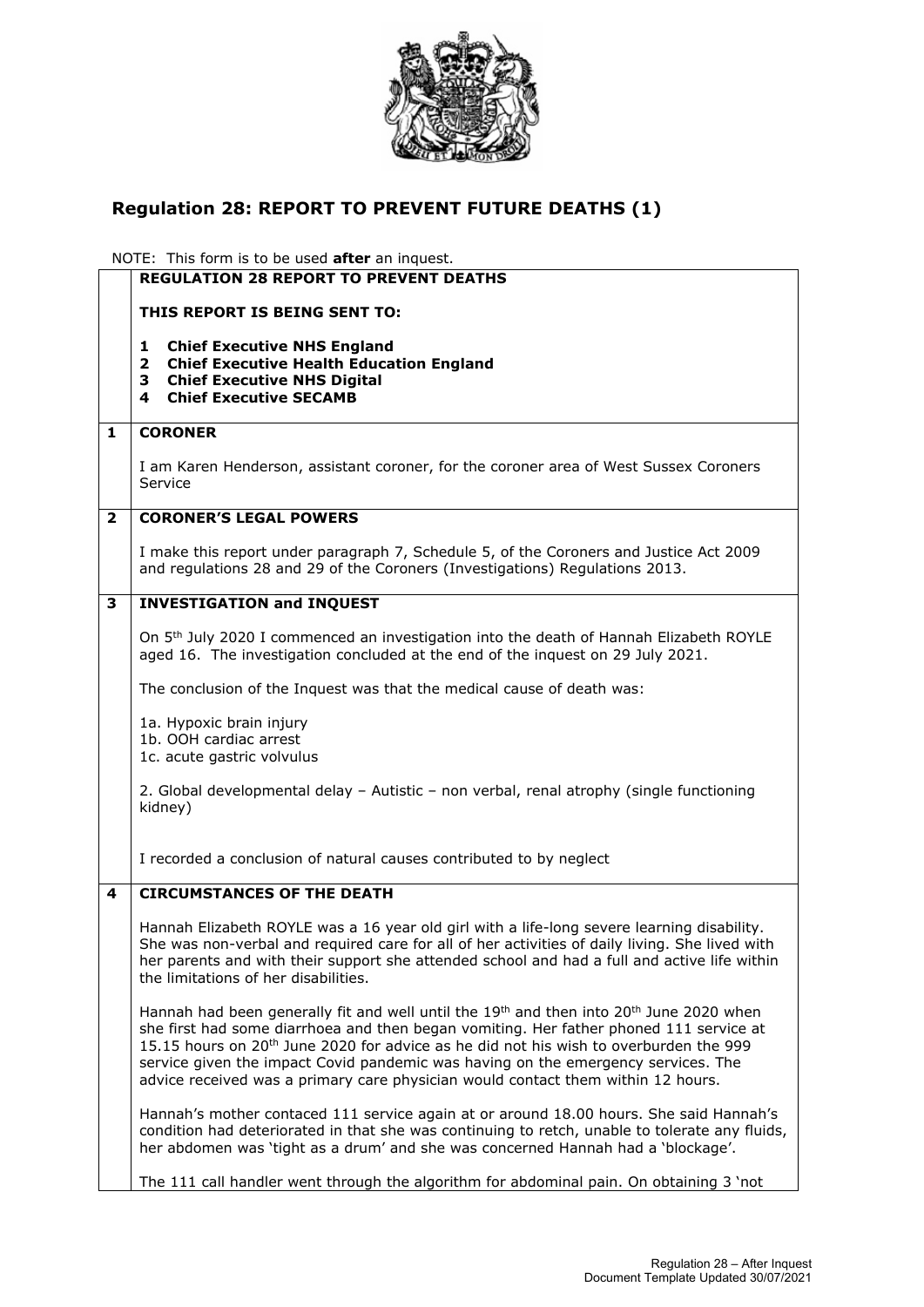

|   |                                                                                                                                                                                                                                                                                                                                                                                                                                                                            | sure' answers he discussed this case with the on duty 'clinical advisor' who advised the call<br>handler to ask further questions. After doing so, the call handler asked her mother to take<br>Hannah to the emergency department at East Surrey Hospital.                                                                                                                                                                                                                                                                                                              |  |
|---|----------------------------------------------------------------------------------------------------------------------------------------------------------------------------------------------------------------------------------------------------------------------------------------------------------------------------------------------------------------------------------------------------------------------------------------------------------------------------|--------------------------------------------------------------------------------------------------------------------------------------------------------------------------------------------------------------------------------------------------------------------------------------------------------------------------------------------------------------------------------------------------------------------------------------------------------------------------------------------------------------------------------------------------------------------------|--|
|   | stabilised.                                                                                                                                                                                                                                                                                                                                                                                                                                                                | On the way to East Surrey hospital Hannah had a cardiorespiratory arrest. Her mother<br>carried out cardiopulmonary resuscitation in their car until their arrival at the hospital when<br>she was immediately intubated and ventilated and was successfully resuscitated and                                                                                                                                                                                                                                                                                            |  |
|   |                                                                                                                                                                                                                                                                                                                                                                                                                                                                            | Investigations at East Surrey Hospital diagnosed Hannah with a massive gastric volvulus. A<br>nasogastric tube was inserted and drained 3.5 litres of gastric fluid. Shortly thereafter she<br>was transferred to the Royal Surrey County Hospital, Guildford and underwent a successful<br>laparotomy to release and correct the volvulus in the early hours of $21st$ June 2020.                                                                                                                                                                                       |  |
|   | On 28 <sup>th</sup> June 2020 Hannah was transferred back to East Surrey hospital having shown no<br>signs of neurological recovery. A brain MRI scan confirmed Hannah had sustained an<br>irreversible hypoxic brain injury at the time of the cardiorespiratory arrest. This was<br>incompatible with life and Hannah was declared brainstem dead at 10.30 hours on $1st$ July<br>2020 at East Surrey Hospital, Redhill. Her parents kindly consented to organ donation. |                                                                                                                                                                                                                                                                                                                                                                                                                                                                                                                                                                          |  |
|   | hospital.                                                                                                                                                                                                                                                                                                                                                                                                                                                                  | On the evidence I heard I am satisifed the 111 service failed to provide the appropriate<br>triage for Hannah on the information provided to them by her parents. This resulted in a<br>cardio-respiratory arrest arising from an avoidable delay in being adequately resuscitated<br>either by prompt attendance of the emergency services or through earlier admission into                                                                                                                                                                                            |  |
| 5 |                                                                                                                                                                                                                                                                                                                                                                                                                                                                            | <b>CORONER'S CONCERNS</b>                                                                                                                                                                                                                                                                                                                                                                                                                                                                                                                                                |  |
|   |                                                                                                                                                                                                                                                                                                                                                                                                                                                                            | During the course of the investigation my inquiries revealed matters giving rise to concern.<br>In my opinion there is a risk that future deaths could occur unless action is taken. In the<br>circumstances it is my statutory duty to report to you.                                                                                                                                                                                                                                                                                                                   |  |
|   | The <b>MATTERS OF CONCERN</b> are as follows:                                                                                                                                                                                                                                                                                                                                                                                                                              |                                                                                                                                                                                                                                                                                                                                                                                                                                                                                                                                                                          |  |
|   | 1.                                                                                                                                                                                                                                                                                                                                                                                                                                                                         | Both calls to the 111 service were significantly non-compliant; the call handlers did<br>not correctly complete the algorithm, they did not take into consideration Hannah's<br>disabilities and inability to verbalise, they failed to recognise Hannah as a complex<br>case requiring transfer to a more senior member of the 111 service despite<br>Hannah's parents providing sufficient information for that to be the case.                                                                                                                                        |  |
|   | 2.                                                                                                                                                                                                                                                                                                                                                                                                                                                                         | The 111 service does not have a sufficiently robust system to manage members of<br>the public with underlying disabilities in that no accommodation is given for it in the<br>completion of the algorithm.                                                                                                                                                                                                                                                                                                                                                               |  |
|   | 3.                                                                                                                                                                                                                                                                                                                                                                                                                                                                         | The skill and expertise of the 'clinical advisor' was wholly inadequate for her<br>position as she had no contemporaneous or relevant experience in working in an<br>emergency department as a nurse. She was also insufficiently robust in her<br>assessment and understanding of Hannah's condition when the call handler<br>contacted her for advice.                                                                                                                                                                                                                 |  |
|   | 4.                                                                                                                                                                                                                                                                                                                                                                                                                                                                         | Members of the public who contact the 111 are ill-informed with a real risk they are<br>being misled over the role and capability of the 111 service. There is little clarity or<br>understanding by the public that it is based on following and completing an<br>algorithm by individuals who have no need for any qualification in health care and<br>who will only receive a short training programme after they are employed.<br>Hannah's parents indicated that if they knew this, they would have opted to ring<br>999 and the outcome would have been different. |  |
|   | 5.                                                                                                                                                                                                                                                                                                                                                                                                                                                                         | The 111 service is not a 'diagnostic' service yet the 'call handlers' have been<br>renamed 'health advisors'. This is misleading to the public as it iimplies                                                                                                                                                                                                                                                                                                                                                                                                            |  |